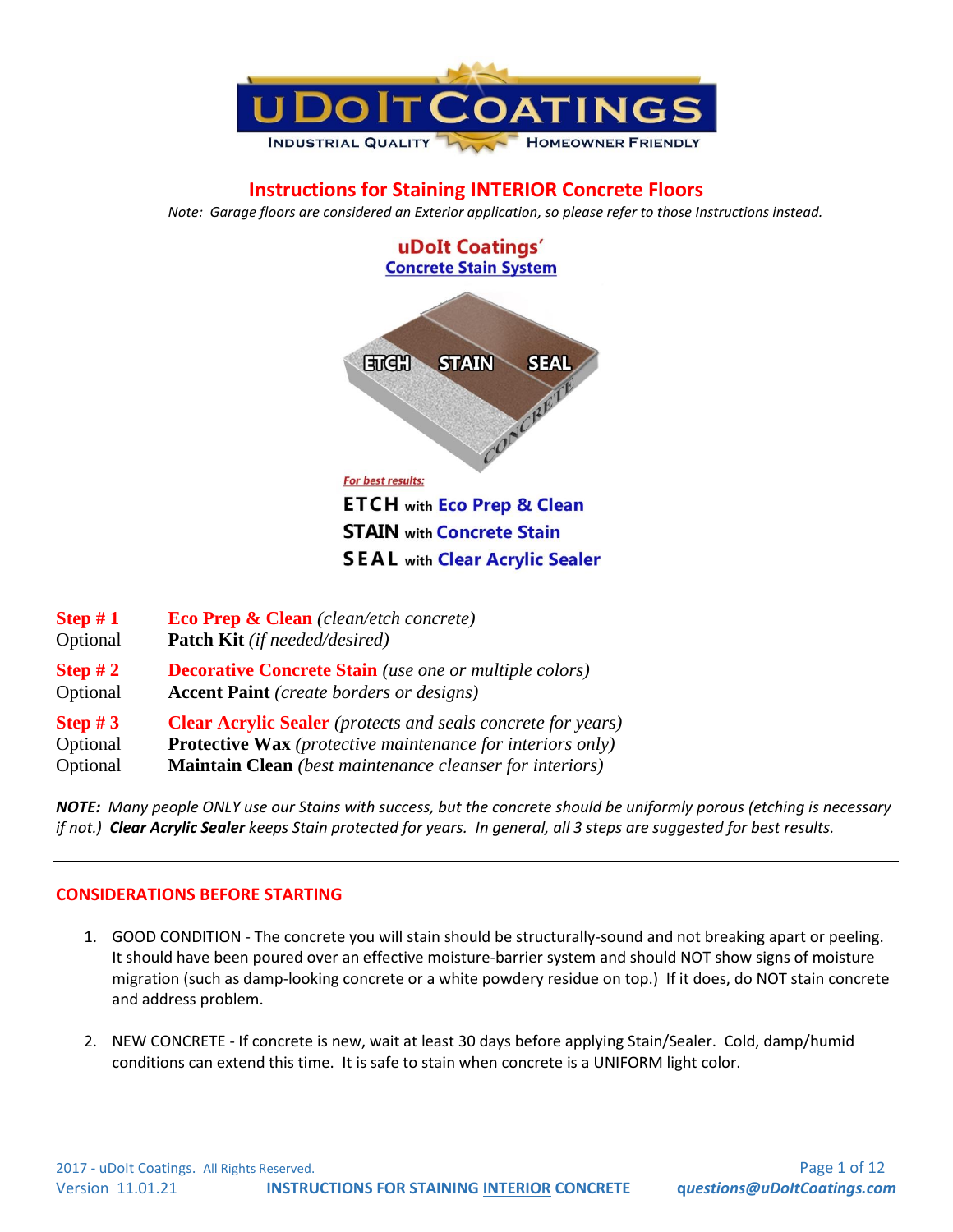- 3. POROUS SURFACE? Concrete stains, in general, are NOT intended for extremely porous surfaces such as brick, block, or block pavers. Similarly, concrete stains do NOT perform well on extremely tight/nonporous surfaces such as granite, slate, river rock, or polymer-rich surfaces like some concrete countertops. ALWAYS test a Sample first.
- 4. FLOORING TYPE If there is carpet on top of the concrete you'd like to stain, watch How-To Video #5 at *www.uDoItCoatings.com*, which covers removing it. Removing linoleum or outdoor carpeting is more difficult and beyond our scope. However, there is a natural stripping product that can be used, called Blue Bear Bean-E-Doo® Mastic Remover MR 500. It is available at many places such as Amazon. You can also use a solvent stripper, but this are much more dangerous to use! Do this at your own risk.
- 5. PREVIOUSLY SEALED CONCRETE? Find out by spraying WATER on it with spray bottle:
	- If water soaks in right away, there probably is no sealer present.
	- If water slowly soaks into concrete, then it is probably "tight concrete," (true for most interiors) and *uDoIt Coatings'* products should work well when properly prepared.
	- If water beads up (like on a newly waxed car) or puddles without soaking in, most likely there is a sealer.
		- o Previously painted, stained, or sealed concrete is very unpredictable.
			- **Eco Prep & Clean** will NOT etch concrete once it is stained or sealed. It also will not work if the concrete was initially sprayed with a curing compound. Light grinding is suggested instead.
			- Stain and sealers will NOT adhere to polyurethane or epoxy coatings.
			- *uDoIt Coatings'* products CAN bond to well-adhered, water-based acrylic products but it is a gamble. Use at own risk! Order a Sample first and do trial-area then wait several days/weeks. Do a "tape test" to make sure products adhere - google it for more info.
		- $\circ$  Remove old stains and sealers to ensure a proper bond. BUT in general, this is beyond the scope of *uDoIt Coatings*.
			- Removal Option #1 Grinder: use a less aggressive wheel to minimize grind-marks because they will often show up when stained. Then wet/dry vac area thoroughly to get all dust out of the pores of the concrete!
			- Removal Option #2 Use a natural stripping product such as Blue Bear Soy Gel 600GL<sup>™</sup>. However, this process can be time-consuming and messy. Go to manufacturer's website for more details (http://www.franmar.com/consumer-products/removers.) Solvent products can also be used, but they are much more dangerous.
- 6. TIME OF YEAR Temperature of concrete needs to be at least 50° F and rising. Lower temperatures can freeze these water-based products, causing failure to bond. Ambient temperature should be at least 60° F and rising.
- 7. WHEN TO START? Realize that an "average" project can be done all in the same day, depending on size of project and weather conditions. Some considerations:
	- TIMING **Eco Prep & Clean** and first coat of Stain (only) is applied to DAMP concrete, so a day of "drytime" is NOT needed. Layers of Stain can dry quickly (depending on amount used and weather conditions.) As soon as you can walk on the project area (without being tacky) apply **Clear Acrylic Sealer**. However, feel free to spread the project out over several days, if desired.
	- NO FOOT TRAFFIC After applying last coat of Sealer, do not walk on for at least 6 hours. Cold, damp/humid conditions can extend this time. Use extreme care the first 72 hours of curing.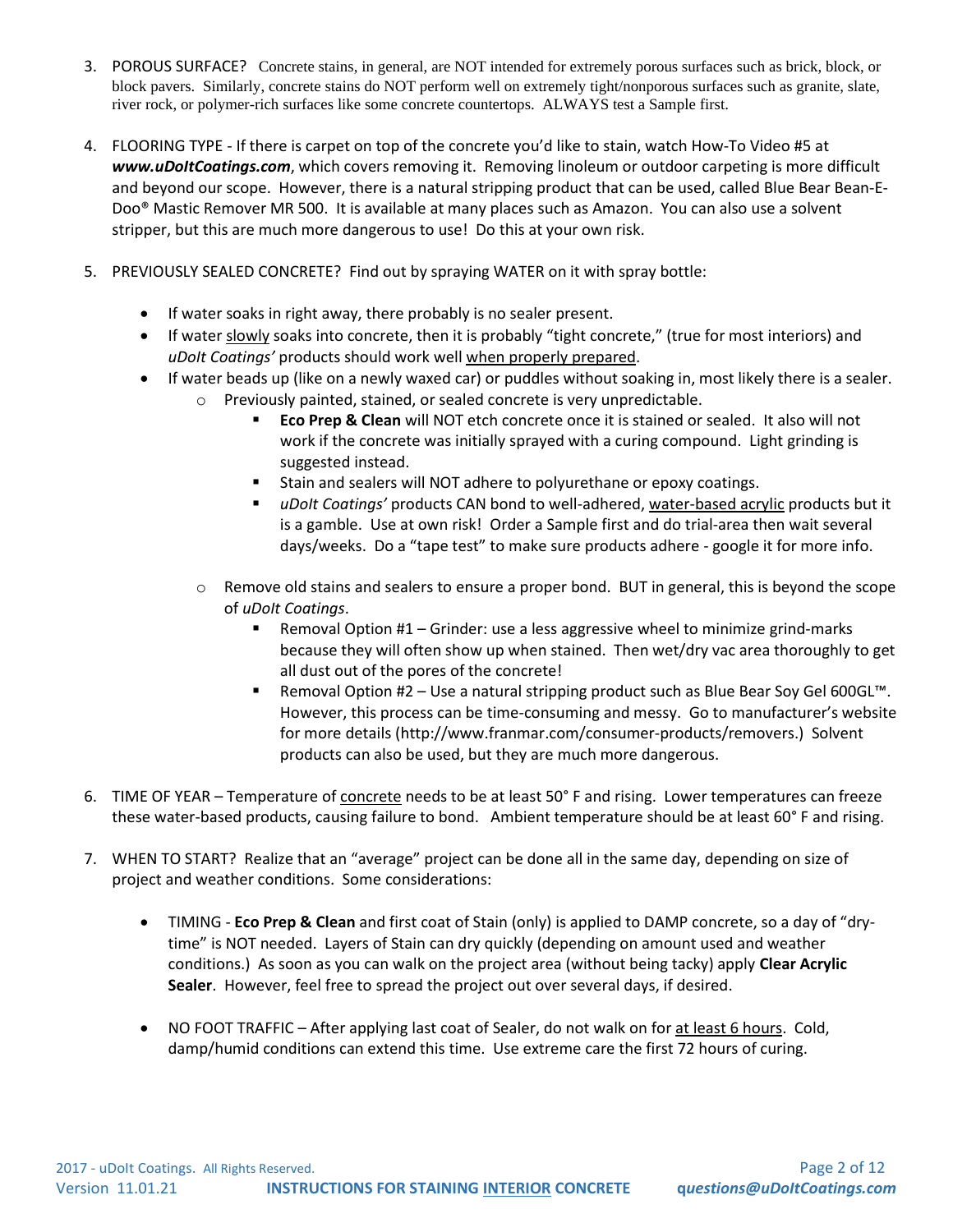- WAIT FOR SEALER & WAX TO CURE Wait AT LEAST 4 FULL days (from last coat of **Clear Acrylic Sealer** and optional **Protective Wax**) to CAREFULLY place heavy items such as furniture. Cold/damp conditions can extend this time. Realize that dry-to-the-touch is much different than fully cured!
- 8. REVIEW Carefully read ALL instructions, labels, Technical Data Sheets, and Safety Data Sheets (SDS) before using these products. Email us if you have any questions.
- 9. VIDEOS These Written Instructions are supported by detailed How-To Videos. Carefully watch ALL Videos before application.
- 10. GOOD VENTILATION These products are not harmful when used correctly. Always maintain excellent ventilation. If desired, wear a MSHA/NIOSH approved cartridge-type respirator.
- 11. CAUTION Even though these products are not toxic when used correctly, do not use these products around people with breathing problems or other health concerns such as asthma, COPD, or a sensitivity to fumes. If necessary, let project area "air out" for several days before returning. Contact us about concerns.
- 12. STAIN COLOR CHOICE While very light or very dark stain colors look great, realize that extra maintenance may be required. Dust (and other debris) can be very visible on very light or dark surfaces.
- 13. ORDER SAMPLE COLOR We absolutely suggest ordering a Sample of Stain color(s) to ensure you get the color just right. Unfortunately, there is no way to be sure about the color in photos due to differences in computer monitors, cameras, and lighting sources. We do not suggest using the Stain Sample on your actual project area, however, because you will not be able to etch concrete once Stain is applied.
- 14. NO REFUNDS Opened products CANNOT be returned for a refund.

### **SURFACE PREPARATION**

Surface Preparation is extremely important! If Stain/Sealer fails to adhere to concrete, the concrete was most likely not properly prepared (or the condition of concrete was compromised.)

- 1. SAFETY Wear clothes and shoes that can get dirty & stained. Make sure shoes stay clean for duration of application (so products don't track to other areas.) We STRONGLY suggest wearing dust mask/respirator, safety glasses, and gloves throughout ENTIRE application and mixing process.
- 2. INITIALLY CLEAN Using a broom and/or wet/dry vacuum, clean the bare concrete.
- 3. CARPET? Want to stain concrete after removing carpet? How-To Video # 5 shows this process. Email us if you have questions. Remove the carpet by lifting edges to expose pad underneath. Cut carpet in sections for easier handling. Remove pad and tack strips (beware of nails and splintering wood.) Thoroughly remove debris with a broom and/or wet-dry vacuum.
- 4. CARPET GLUE Remove carpet glue from concrete. For a light amount, use a scraper and natural mastic remover such as Blue Bear Bean-E-Doo® Mastic Remover 500 MR. You can use a solvent stripping product instead (like Goof Off®), but solvents are more dangerous to use. Methodically remove ALL glue but realize some glue will still remain in the pores of concrete.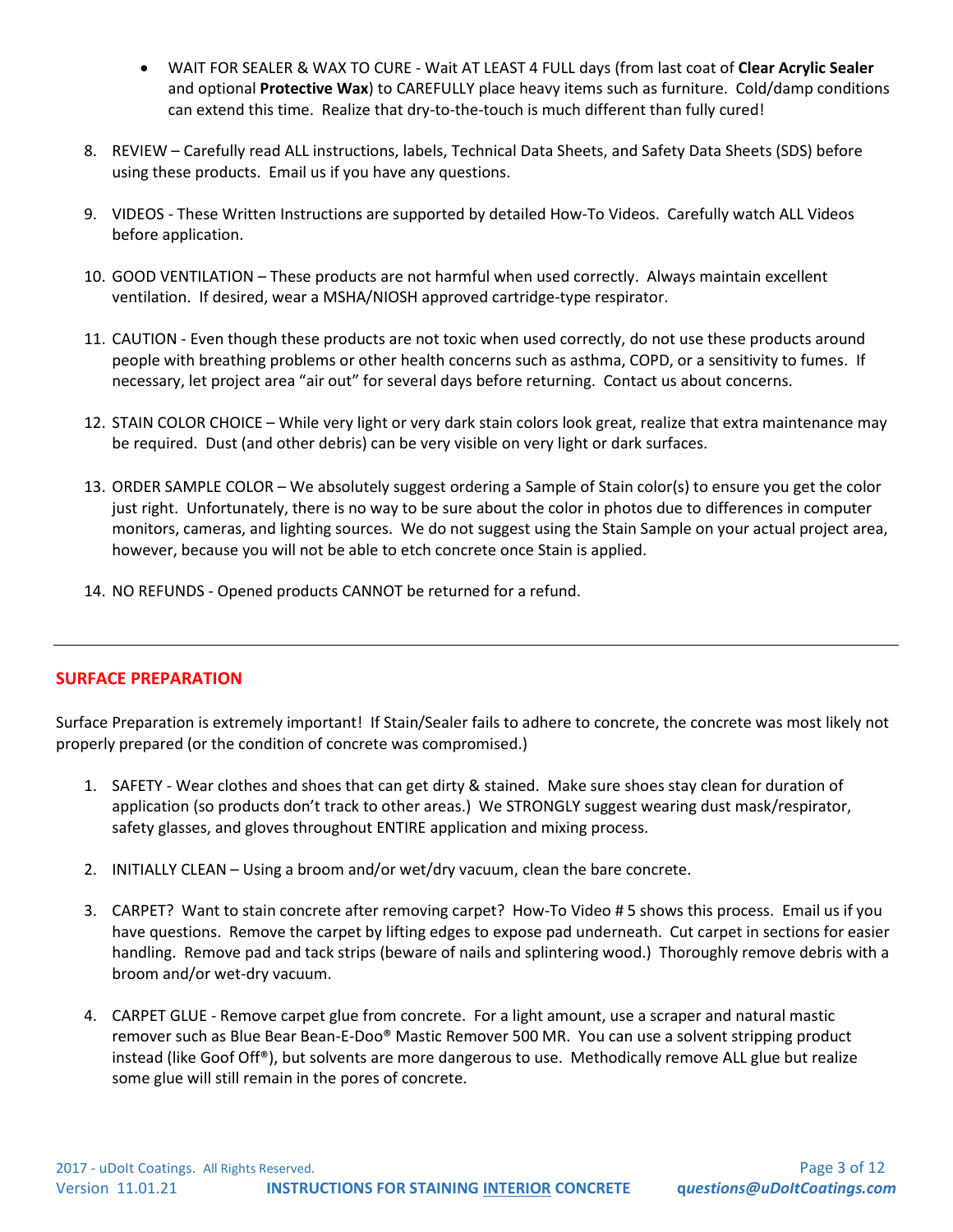- Since stains by nature are translucent (and not opaque), traces of glue may still be visible (even after the staining process.) So, a UNIFORM Stain Application is NOT suggested. Instead, do a MOTTLED effect and camouflage glue lines by building up layers of Stain.
- To remove ALL traces of glue (or if there is a large amount, such as with outdoor carpet or linoleum), we suggest hiring a professional contractor, since a more aggressive method is needed.
- 5. BASEBOARDS Decide if keeping or replacing baseboards. If getting new baseboards, it's a good idea to purchase taller ones, so that no wall-patching is needed. Watch How-To Video #5 for more info.
- 6. PAINT ON CONCRETE? Often when houses are initially built, builders paint walls without masking off the concrete floors, which results in stripes of paint along the perimeter. If paint is on the concrete, removing it can be very difficult. Use Blue Bear Soy Gel 600GL™ or a solvent stripping agent. BUT the easiest solution is to simply paint a border around the edges using *uDoIt Coatings'* **Accent Paint**. Watch How-To Video # 8 or # 9 (Uniform or Mottled Stain Effects) for details. *PAINTING A BORDER* Instructions are listed here after *STEP #2 – APPLYING DECORATIVE STAIN.*
- 7. MASKING An extremely important step! Protect EVERYTHING that will not get stained/sealed from over-spray with plenty of masking paper, tape, and plastic. Watch How-To Video #6 (Surface Prep) for details.
	- Meticulously mask off walls and doors. Use masking paper (not plastic) on vertical surfaces so Stain/Sealer will stick to it (instead of running down on concrete.) Expose paper to light amount of Stain, so there is no bleed-through.
	- Use masking tape on adjoining concrete (or other flooring) to protect from Stain and to provide a starting/stopping point.
- 8. PROBLEM SPOTS? It is rare to have problem spots on interior concrete, but if needed, remove tar spots, stains, etc. with a scraper and use *uDoIt Coatings'* **Degreaser and Stain Treatment**. Available in 1-gal size. Mist concrete with water, pour treatment directly on problem area and aggressively work in for several minutes with stiff-bristle brush. Rinse with fine-mist spray nozzle and use wet/dry vacuum so solution does not puddle. Large amounts of water are not necessary. View How-To Video # 6 (Surface Prep) for more details.
- 9. MILDEW? Severe substrate mildew is rare on interiors, but if present, be aware that you probably have a leak of some kind, which should be fixed before staining or sealing the concrete.

### **STEP #1 – ECO PREP & CLEAN**

ETCH/CLEAN CONCRETE - Concrete should now be free of dust, debris, and contaminants. Etch concrete using *uDoIt Coatings'* **Eco Prep & Clean**, an environmentally friendly alternative to acid-etching. Available in a 1-gal. size. Larger sizes are not cheaper and are more difficult to handle and ship.

- For small jobs, use a clean spray bottle to apply **Eco Prep & Clean**. On large jobs, a NEW gallon sprayer works best (so there is no contamination.)
- Fill sprayer with WATER ONLY first and adjust so that it creates a fan NOT a fine mist. Watch Video #6 for specifics. Empty sprayer and pour in **Eco Prep & Clean** while wearing disposable gloves and protective eyewear. Since gallon sprayers work best when full, use entire gallon of **Eco Prep & Clean** and pump to pressurize throughout application process. Open with care - contents under pressure.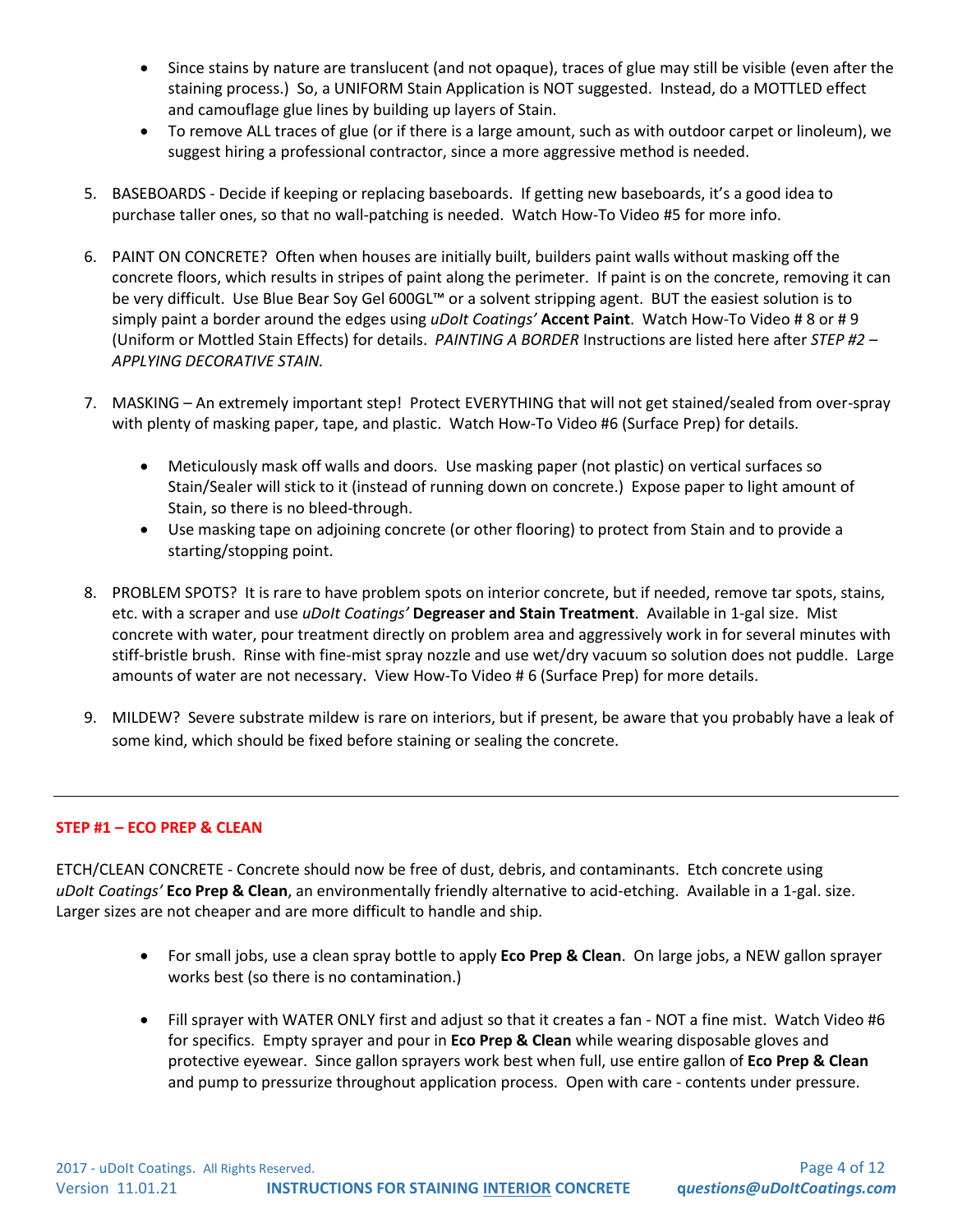- DAMPEN concrete first with water using a MIST spray nozzle/hose. Run garden hose through window, if desired/possible.
- Uniformly spray **Eco Prep & Clean** on DAMP concrete (to be stained ONLY.) Do NOT apply this product on dry concrete. Work your way backwards out of project area. For larger areas, apply to one section at a time, using joints in the concrete as a guide**.**
- Use a stiff-bristle broom/brush or floor machine to aggressively massage **Eco Prep & Clean** in EACH SECTION for a FULL 15 minutes. This is a must! Each section of concrete MUST be FULLY etched for Stain to uniformly penetrate. For large jobs, a floor/swing machine with a nylogrit brush is suggested. Be warned that these machines can be tricky to operate because you need to balance it as it spins.
- DO NOT LET THIS PRODUCT DRY. If it starts to, spray more **Eco Prep & Clean**. Do NOT spray with water.
- After brushing EACH SECTION, rinse with water and brush concrete again at same time. Stop regularly to remove etching solution with wet/dry vacuum so solution does not puddle - a second person is helpful. Continue until water runs clear. Large amounts of water are NOT necessary.
- Rinse off shoes.
- If correctly prepped, concrete should be clean, have a salt and pepper appearance and feel rough similar to 120 grit sandpaper. Repeat using **Eco Prep & Clean** if needed.

#### **PATCHING** (optional)

If desired, fill pits and hydration cracks in concrete with *uDoIt Coatings'* **Patch Kit.** Watch How-To Video #7 for details. Some people feel that imperfections only add more "character" to stained concrete. Realize some cracks may reappear even after patching. Also, patched areas may receive Stain differently than surrounding concrete. This material is NOT meant to fill expansion joints/saw cuts. Instead, leave joints open or fill them after sealing with specialty caulk, such as Titebond® Weathermaster™ Concrete Joint SL Sealant. Do NOT use cheap painters' caulk.

- 1. NO CAULK The **Patch Kit** is a cementitious material, making patches less noticeable. If caulk is used (which we do NOT recommend), choose a paintable caulk.
- 2. CARPET REMOVED? Fill tack strip holes with this **Patch Kit** material.
- 3. INSIDE KIT Contains approx. 30 oz. of liquid polymer and 5 lbs. of cementitious material.
- 4. COVERAGE approx. 5 sq. ft. (at 1/4" deep.)
- 5. ESTIMATING Divide to estimate deeper patches. For instance, for ½ inch depth (instead of ¼"), divide by 2 (covers approx. 2 ½ sq. ft.)
- 6. DEPTH Fill no more than 1/4 inch at a time. For deeper patches, apply in layers and let dry. If hydration cracks appear, apply another thin layer of material and let dry.
- 7. APPLICATION Apply patching material to clean/etched concrete (after *Step #1*). Concrete can be dry or damp but no standing water.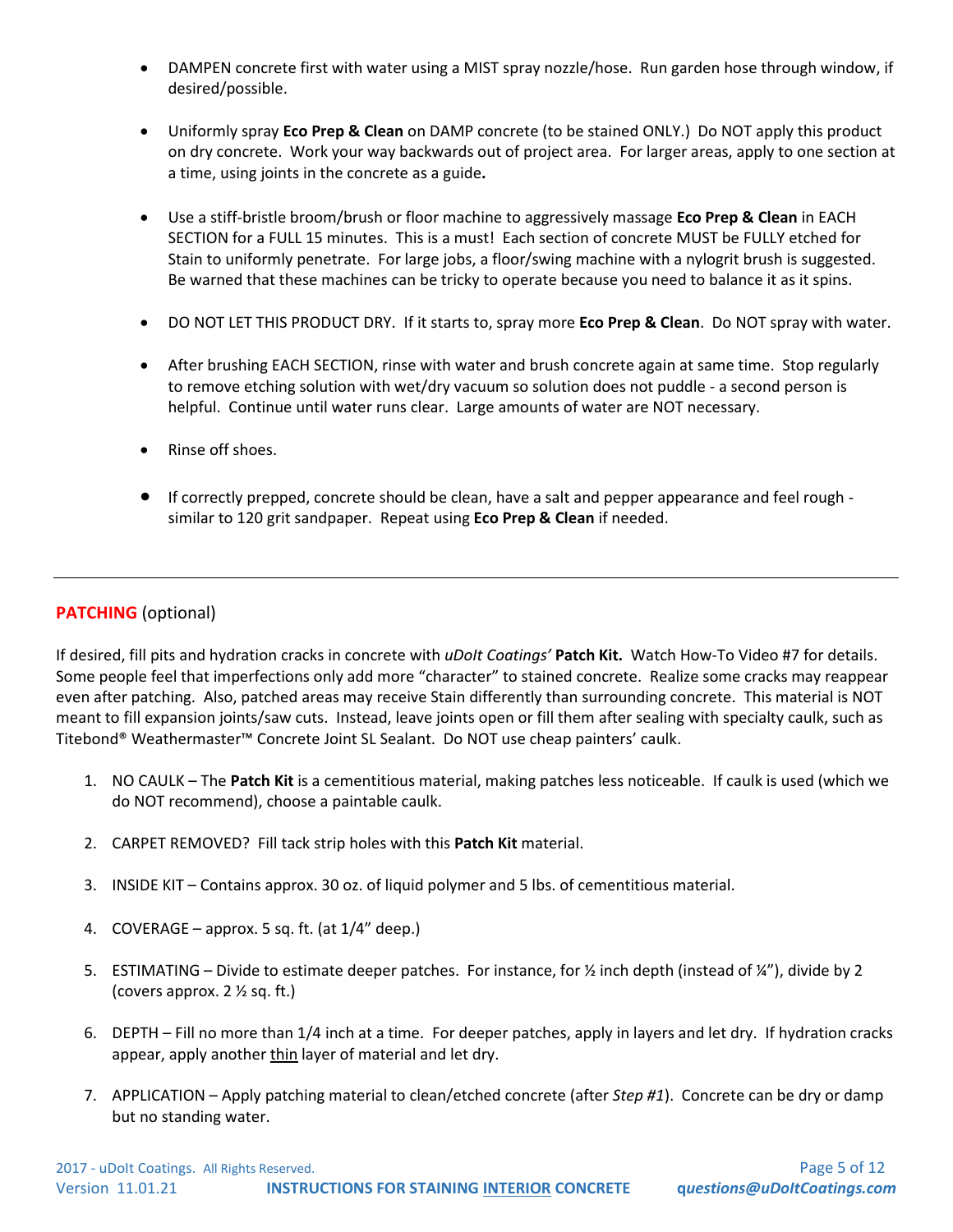- Open **Patch Kit** and take out Liquid Polymer container. Brush thin coat on clean patch area.
- In a disposable container, mix liquid and powder together with approx. mixing ratio of 1-part liquid to 3-parts powder. Mix thoroughly until there are no lumps. Add more powder or polymer if needed to achieve a good, workable consistency. Refer to How-To "Patching" Video #7.
- Use a stir stick, putty knife or trowel to press patching material into concrete. For small holes (i.e. covering tack strip holes), use a gloved finger.
- Let patch dry (average of 30 minutes). Cold, damp/humid conditions can extend this time. Check patch regularly (about every 15 mins) and when it looks mottled (with light and dark areas,) scrape patch flat (make level with surrounding concrete) by using a clean, metal putty knife, trowel, or margin trowel. Do NOT wait until next day or grinding will be necessary.
- Immediately (and carefully) clean up loose material and let patch dry completely. Dry times vary, but average is one hour. It is safe to stain once entire patch is a light, uniform color (or next day.)

## **STEP #2 – APPLYING DECORATIVE CONCRETE STAIN**

So far, the concrete has been thoroughly cleaned, etched, masked off, and patched (if needed.) Next apply **Decorative Concrete Stain**. Refer to How-To Video #8 and #9 for details.

- 1. COLORS *uDoIt Coatings'* **Decorative Concrete Stain** is available in 19 standard colors Antique (medium) Gray, Black, Charcoal (dark) Gray, Dark Walnut, Desert Trail, Diego Buff, Emerald, Ocean, Ochre, Orange, Sage, Sandy Beige, Plum, Roasted Pecan, Ruby, Rustic Red, Slate (light) Gray, Teal, and Terra Cotta. Use one color or several (USING LIGHTEST COLOR FIRST), letting each coat dry.
	- Realize that not all computer monitors are the same, so colors may appear different. Also, colors in pictures can look different due to lighting and camera differences. We strongly suggest ordering 4 oz. Stain Samples and testing offsite.
	- For Uniform Stain projects, most people choose only one color.
	- For a slightly Mottled Effect, pick one or two colors and lightly spraying Stain is fine. For a VERY mottled effect, most people pick two or three colors and build up layers of Stain using a small of Stain with a grout sponge. We do not suggest choosing more than three colors since colors can get "muddied."
- 2. SIZES Available in 4 oz Color Sample, ½ gal and 1-gal. containers. Larger sizes are not cheaper and are harder to handle and ship.
- 3. DAMP CONCRETE The first layer of Stain is ALWAYS applied to DAMP concrete, so use Stain immediately after **Eco Prep & Clean**. Or…
- 4. NEXT DAY If returning the next day, wet/lightly mist concrete before applying Stain, but GENTLY vacuum area first if needed. We cannot stress this enough! Contaminants like dust or hair will cause stains and sealers to lift. Tie up long hair for entire application process. Then wet/lightly mist concrete before applying Stain.
- 5. WHICH APPLICATOR? Depending on desired effect and personal preference, apply Stain with: a brush, a soft car wash brush, broom, sponge, rag, spray bottle or gallon sprayer. These should be clean and in good condition. Sprayers should be new, so that no cross-contamination occurs.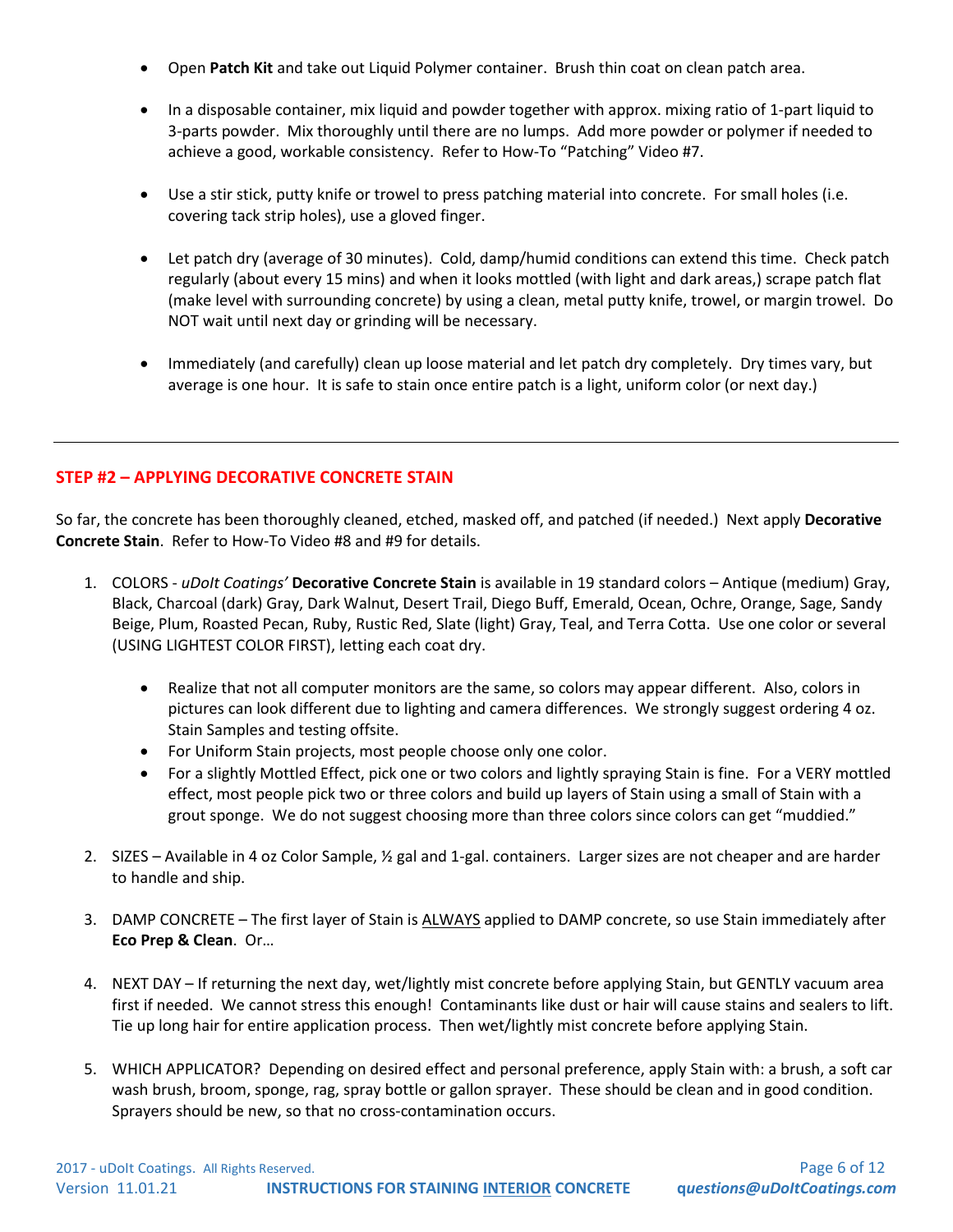- 6. EMERGENCY CLEAN UP Keep a clean rag and spray bottle filled with water close while staining. IMMEDIATELY spray and wipe spills/over-spray.
- 7. DON'T DRIP Spray drips of Stain (even on project area) immediately with water to dissipate color. Since Stain is not opaque, often these "mistakes" cannot be completely hidden later.
- 8. ALL AT ONCE Stain entire project all at once. If you must stop, feather edges by spraying with water before leaving. This helps "tie in" remaining Stain. On larger projects, stop at a joint in the concrete.
- 9. PRACTICE FIRST Perfect your technique off-site or start in a less conspicuous area, such as a closet or where large furniture will be placed.
- 10. SECTIONS Work in small sections and keep edges damp. Keep stain bucket close to work area.
- 11. THIN COATS Do NOT let Stain pool. This is especially important if spraying Stain. Use a light mist and build up layers. If Stain pools, spread Stain out immediately or soak up with rag/paper towel if needed (and use less Stain moving forward.)
- 12. WAIT BETWEEN LAYERS Do another layer once Stain is dry-to-the-touch and not tacky to walk on. Dry times vary, but average is one hour.
- 13. LIKE THE COLOR? Continue staining until desired/effect is achieved and then seal.
- 14. WHICH STAIN EFFECT? Do you want a **UNIFORM** coverage of Stain or a **MOTTLED** effect? Refer to *uDoIt Coatings'* GALLERY if needed. UNIFORM stain shows no color variation at all, while a MOTTLED effect has light and dark areas throughout.
	- There are varying degrees of Mottling. Some people like A LOT of mottling with prominent contrast and possibly splotches, veining, and variegation of color. This often mimics acid stains, as indicated in How-To Video #9. This may mean sponging in Stain instead of spraying.
	- Some people like only SLIGHT mottling, and this can often be achieved by spraying Stain with two different colors simultaneously - or only one color with randomly spraying layers.
	- The Mottled technique is suggested for "imperfect" concrete or to camouflage carpet glue lines.
	- A Mottled effect can be easier to maintain since light and dark areas can help hide dust and dirt.
	- Mottled and Uniform application instructions vary. For a MOTTLED Stain Effect, skip the next section, *Uniform Coverage of Stain.*

### **Option #1 - UNIFORM COVERAGE OF STAIN**

With this coloring method, the concrete itself will appear to be this color (producing an integral-color effect.) There will be no real variation in color, so there will be no lighter or darker spots. Watch How-To Video #8 to see this process.

- 1. BEST APPLICATOR Use a soft 8-10 inch car wash brush, since this will allow you to easily stick the brush in a 3 or 5-gallon bucket. This type of brush has super-absorbent bristles. Use a 3-inch brush for edge work. In general, it is difficult to attain true uniformity with sprayers. They should be only considered on large projects and use great care – do not let Stain puddle. Use a VERY light mist and do several passes in opposite directions.
- 2. JAZZ IT UP Create patterns by using two or more Stain colors on different sections of the project. See our Gallery at *www.uDoItCoatings.com* for ideas.
- 3. PROCEDURE Thoroughly shake and pour **Decorative Concrete Stain** into clean 3 or 5-gallon pail.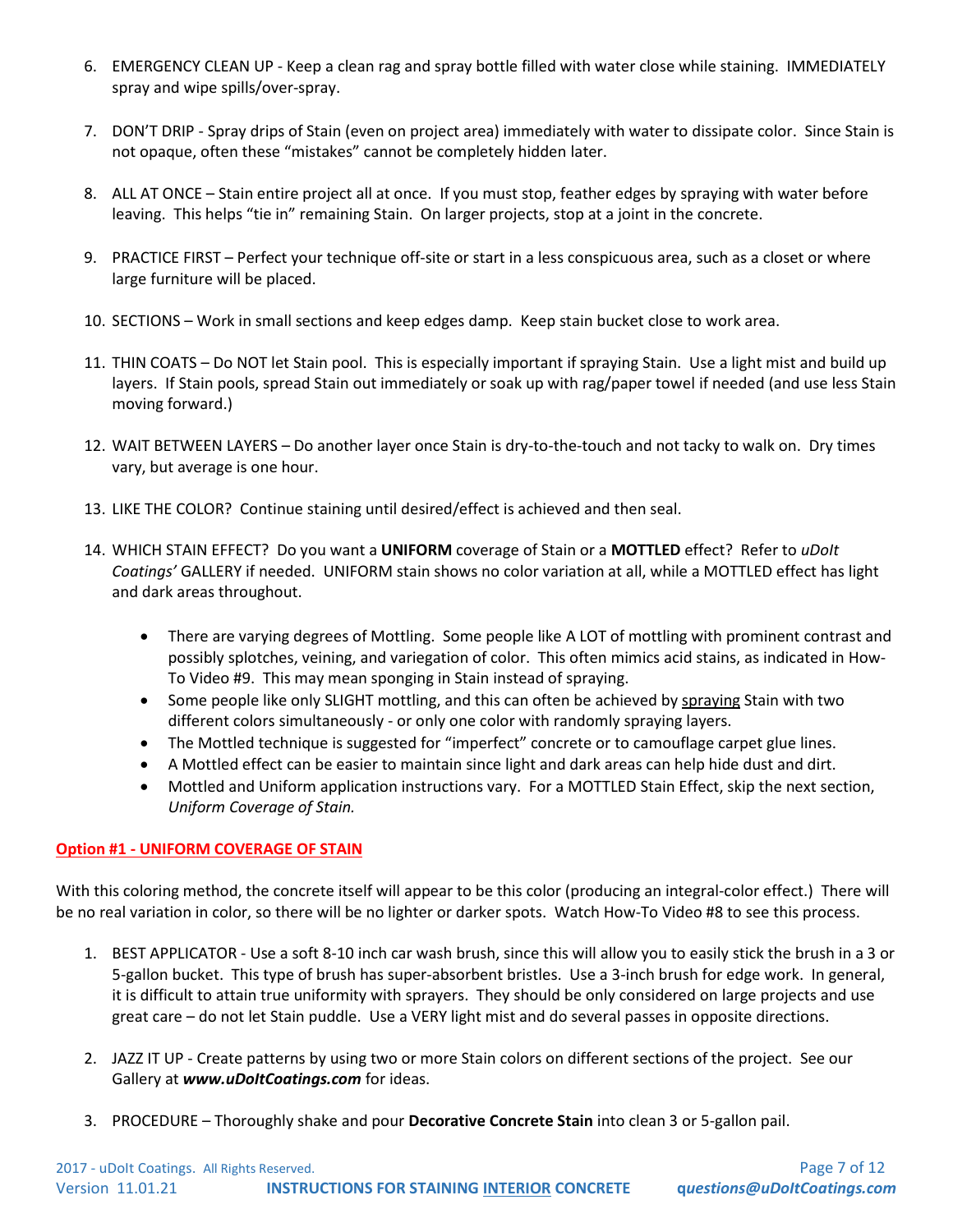- Mist concrete with clean water if not already damp. On large jobs, use control joints as a guide and mist sections before staining.
- Dip car wash brush in bucket and gently drag across DAMP concrete. Use an easy back-and-forth motion with long strokes to ensure an even layer of Stain, which will naturally flow into pores of concrete. Watch How-To Video # 8 to see this technique.
- Stain may appear "streaky", which is normal, and will dry streak free as long as concrete was damp and brush technique was carefully followed.
- Use small brush or sponge to apply Stain into joints and edges AS YOU GO. For vertical surfaces, use less Stain and work into concrete, since Stain tends to run.
- After Stain is dry and not tacky to walk on, apply more Stain. Do NOT mist concrete with water (only necessary on first coat of Stain.) Apply 2<sup>nd</sup> layer opposite of 1<sup>st</sup> (i.e. 1<sup>st</sup> coat north/south – 2<sup>nd</sup> east/west.) Additional layers of Stain can be applied, if necessary, once previous coat is dry. No need to dampen.
- Once desired color is achieved and dry, go to optional *Painting a Border* or *STEP #3 – Sealing* (skip *Option #2 - Mottled Stain Effect* below.)

## **Option #2 - MOTTLED STAIN EFFECT**

- 1. ESTIMATING Use approx. 1 gal. for 300 sq. ft. Coverage rates vary greatly, depending on many different factors. Many people purchase half the amount of highlight color (so ½ gal. of highlight color to every 1 gal. of prominent color), but feel free to customize.
- 2. APPLY LIGHTEST COLOR FIRST We do NOT suggest using a light color over a darker one, because it usually produces an undesired effect; some describe it as looking like dried milk.
- 3. WHICH TECHNIQUE? A Mottled effect can be achieved in two ways. Option #1 is to spray Stain. This is the fastest technique and best for large projects - but be careful not to spray too much Stain. Letting it puddle produces an undesired effect. Option #2 is to build up layers by hand using a grout sponge. This technique enables you to achieve a VERY mottled effect since there is more control. Watch How-To Video #9 for details.

### *MOTTLED TECHNIQUE #1 – SPRAY*

- Spraying Stain is the quickest technique, but a layered, acid-stain effect is rarely achieved. Instead, the mottling effect will be slight.
- Spray bottles work for small projects and gallon sprayers for large areas.
- Lightly mist two (or more colors) in small alternating sections at the same time on DAMP concrete, but do NOT let Stain pool - wipe up with clean rag/paper towel.
- Spray spots immediately with water (in a spray bottle) if a "leopard print" pattern is not desired.
- Spray multiple layers of Stain, if desired. Let previous coat dry completely. It should not be tacky to walk on.
- Once desired color is achieved (and dry), go to optional *Painting a Border* and/or *STEP #3 – Sealing.*  (Skip *Mottled Technique #2 with a Sponge* below.)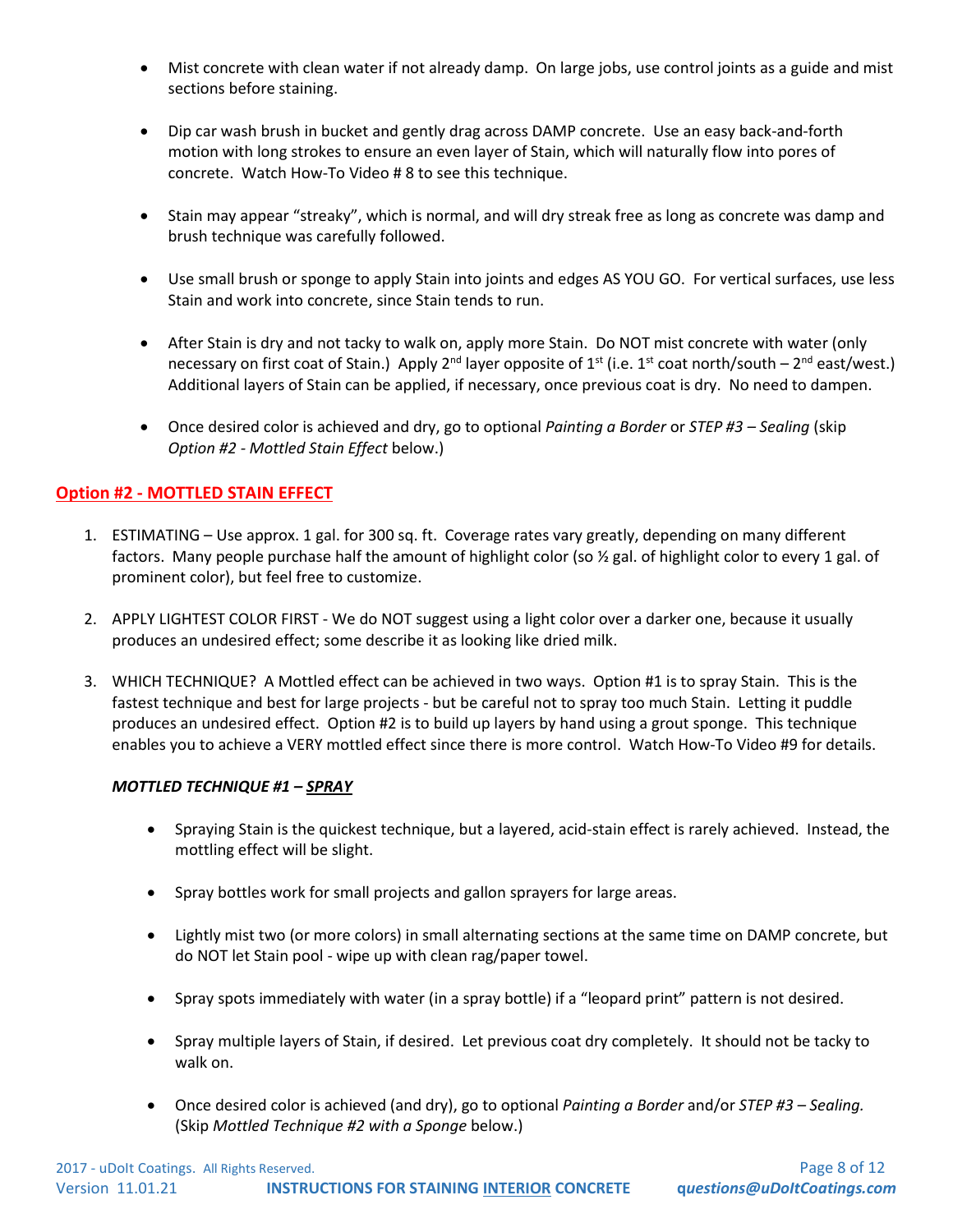#### *MOTTLED TECHNIQUE #2 – GROUT SPONGE*

- For a HIGHLY mottled effect (mimicking acid-stain), build up layers of Stain. A grout sponge and/or rag work best. For quicker application, use a soft car wash brush for the first coat of Stain, as seen in *Uniform Application of Stain* (How-To Video #8.)
- Mist concrete DAMP concrete keeps Stain from streaking. Apply LIGHTEST COLOR FIRST.
- Use smaller amounts of Stain because making the project darker is easy (just apply more Stain later.) Making it lighter is nearly impossible.
- Let first coat dry so it is not tacky to walk on. Dry times vary with weather conditions, but average is one hour.
- Using a grout sponge or rag, randomly apply a darker Stain color. Do NOT dampen concrete first (only necessary on initial coat of Stain) and let dry.
- Build up layers of Stain until desired effect is achieved. On the Mottled How-To Video #9, the homeowners randomly sponged on very small amounts of Stain many times (5 layers.)
- Once desired Stain effect is achieved, go to optional *Painting a Border* and/or *STEP #3 – Sealing.*

### **PAINTING A BORDER?** (optional)

Some people like to add borders or designs on their stained concrete. Feel free to do this once the staining is complete and it is safe to walk on without being tacky (usually the next day.)

- 1. COLORS Apply *uDoIt Coatings'* **Accent Paint**, which is available in 7 standard colors (pint size): Black, Brick, Canyon, Cocoa, Espresso, Gray, and Sand. One pint covers approx. 100 linear ft. (4" border, accounts for 2 coats.) We STRONGLY suggest initially ordering a Sample Size (4 oz.) to test color.
- 2. Make sure the concrete you will paint has a layer of Stain on it, since Stain acts as a primer. Do NOT apply this paint directly on bare concrete, since it could flake off.
- 3. Apply **Accent Paint** with a small brush and/or roller as seen on How-To Videos #8 and #9.
- 4. To achieve a straight Border, it is best to carefully measure out from the wall and draw a line with a pencil. Using **Accent Paint**, brush or roll the border free hand. Why? Because tape can pull off uncured Stain (curing takes at least 72 hours.)
	- Some tapes claim to work well for this type of application. Feel free to experiment but use extreme caution and test an area first.
	- Be aware that not all walls or concrete slabs are square, so "cheat" lines for a better appearance, if necessary.
- 5. Feel free to make custom, curvy, or flowery borders and/or special designs on Stain using **Accent Paint**.
- 6. When Stain (and optional borders/designs) are completely dry, proceed to *Step #3 – Sealing*.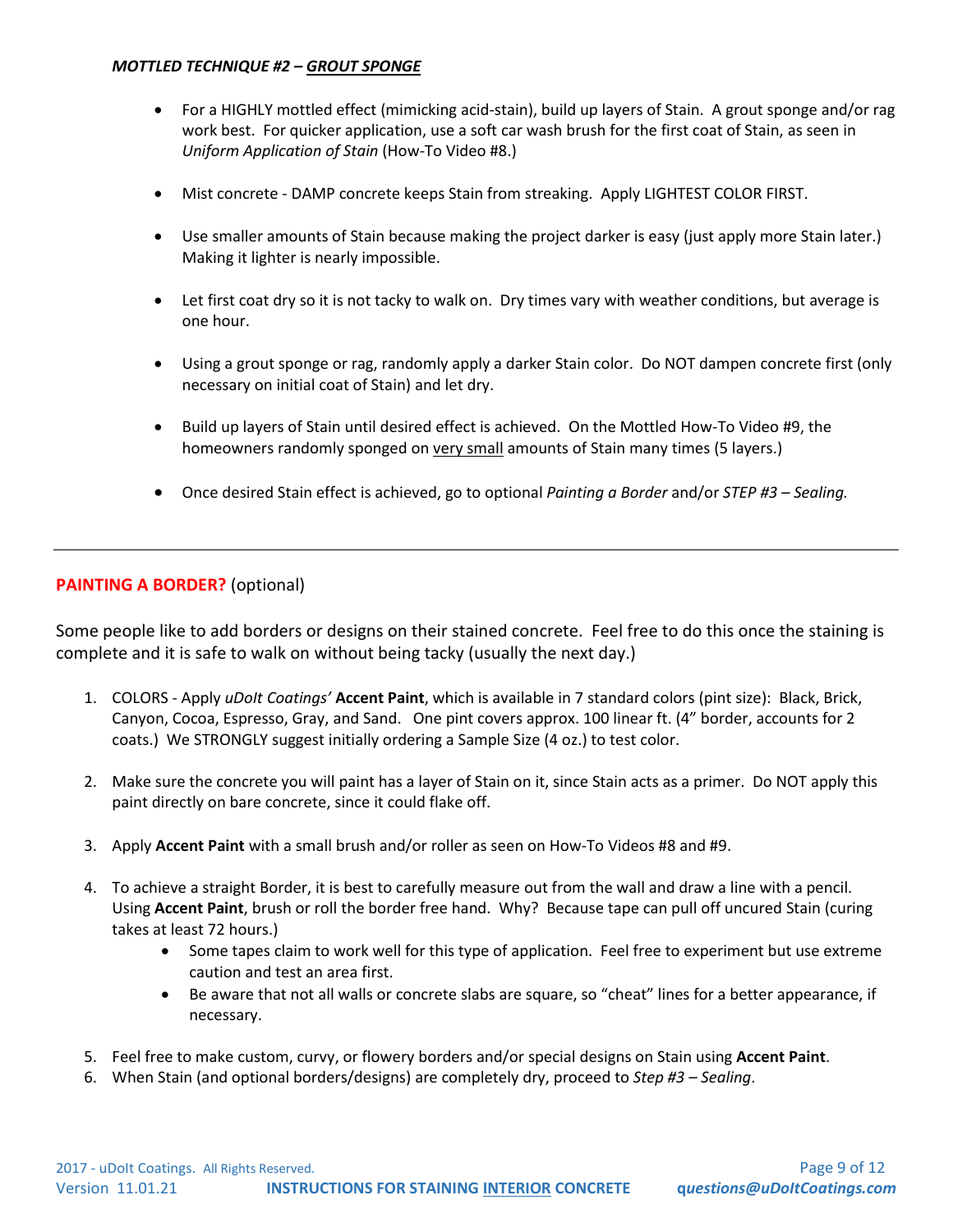#### **STEP #3 – SEAL WITH CLEAR ACRYLIC SEALER**

Apply **Clear Acrylic Sealer** after Stain is dry, which averages about an hour (or apply next day or days later. This sealer does NOT have a recoat window like some sealers.) The Stain should be dry to the touch and not tacky to walk on before proceeding.

NOTE: This sealer is a very high-quality ACRYLIC Sealer. For projects that have a lot of exposure to grease, hot tires, or scaping metal, we suggest adding a compatible polyurethane sealer (we do not have one.) Contact us if you need assistance.

The surface must be COMPLETELY free of dust and debris. GENTLY vacuum with wet/dry vacuum before sealing if needed. We cannot stress this enough! Contaminants such as dust and hair can cause Sealer to lift later. Tie up long hair during application process.

Work meticulously backwards out of project area, keeping a wet edge. Do NOT pour Sealer directly on concrete and do not allow it to puddle. Do not worry about the milky appearance of Sealer since it dries clear (when applied correctly.)

**NOTE:** In the How-To Video, the homeowner pulled off all masking paper and tape BEFORE sealer was applied. However, it is best to leave all masking until the project is finished and completely dry before removing.

- 1. COVERAGE One gal. covers approx. 200 sq. ft. (for two coats.) Coverage rates vary.
- 2. SIZE Available in 1-gal size. Larger sizes are not cheaper and are harder to handle and ship.
- 3. APPLICATION Gently shake Sealer and pour into a clean paint tray or 3 (or 5) gal bucket.
	- **NOTE** If adding **Grip** to last coat of Sealer (only), use bucket instead of paint tray.
	- **Warning** We STRONGLY suggest using **Grip** on every project, since it makes floors less slippery. For the most part, **Grip** is not visible and is not harder to mop. It also reduces the sheen (increase shine by maintaining with **Protective Wax**.) Test an area first, if needed.
	- Using a 3/8" roller cover, dip and roll out a thin layer of Sealer on clean, dry, stained concrete.
	- Brush in edges and joints with a 3-inch brush AS YOU GO (not before or after rolling.) A second person is helpful.
	- If project area has control joints, use them as a guide and apply Sealer to only one section at a time.
	- Apply 2<sup>nd</sup> coat after 1<sup>st</sup> is dry and not tacky to walk on (at least 3 HOURS.) Cold/humid conditions extend this time. Follow same basic application instructions as previously described.
	- Apply 2<sup>nd</sup> coat in the opposite direction of the 1<sup>st</sup> (i.e. 1<sup>st</sup> coat north/south, 2<sup>nd</sup> coat east/west.)
		- o Add *uDoIt Coatings'* **Grip** to this last coat of Sealer. Pour **Clear Acrylic Sealer** into a clean, empty 3 or 5-gal. bucket and mix with stir stick. Pour ONE **Grip** packet into EACH GALLON of **Clear Acrylic Sealer** WHILE MIXING. If using a partial gallon, portion **Grip** out accordingly (i.e. ½ **Grip** packet to ½ gal. of Sealer.)
			- o Since **Grip** tends to settle, churn roller cover in bucket EVERY time during application to prevent clumping. Watch How-To Video #10 for more details.
			- o If over time, you become dissatisfied with the amount of slip resistance, simply reapply another coat of **Clear Acrylic Sealer** with **Grip**. Contact us if needed.
- 4. SET UP A BARRICADE Use caution tape, if necessary, so that no one walks on the project area for AT LEAST 6 hours. Cold/humid conditions extend this time.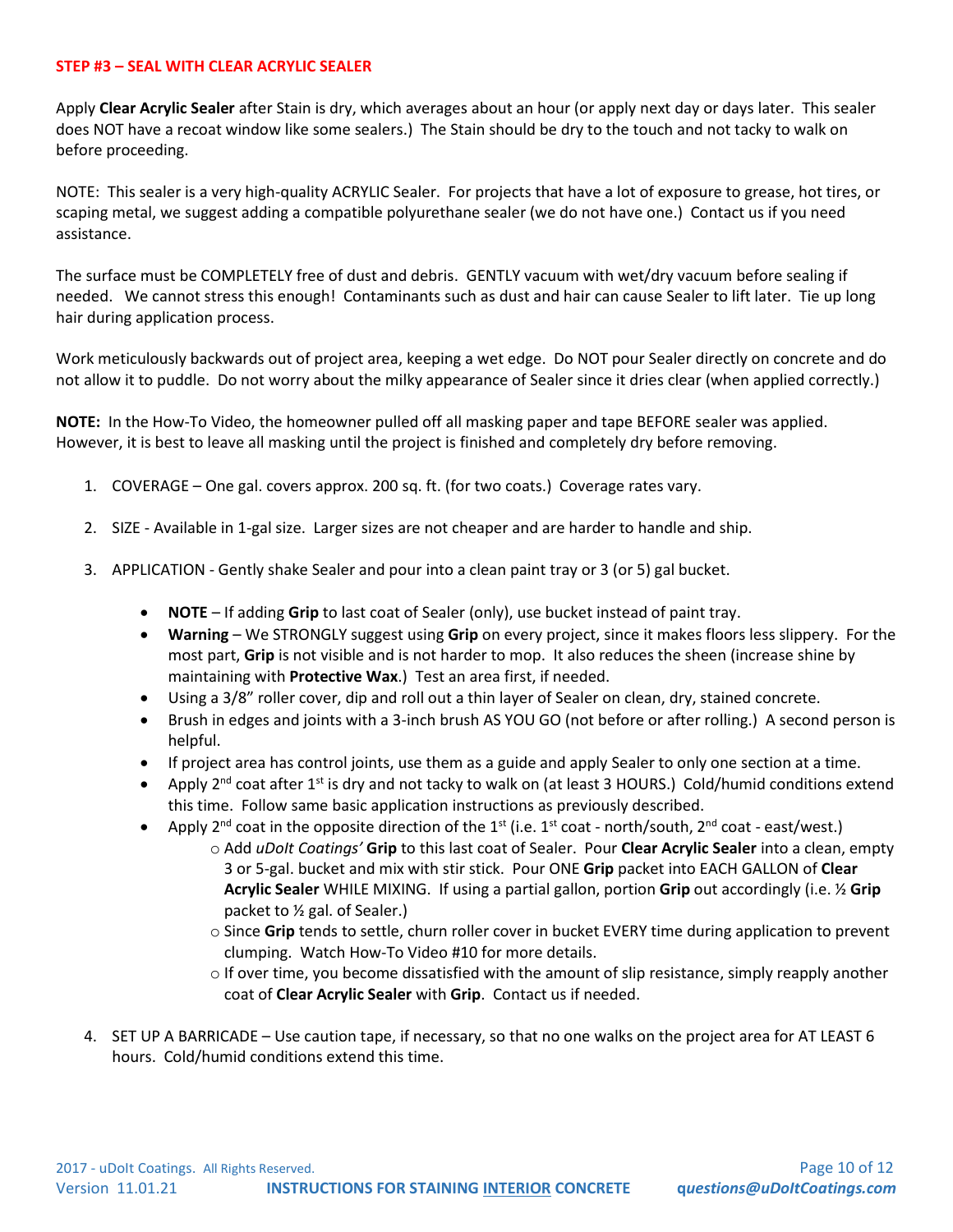#### **AFTER SEALING**

After the last coat of Sealer is completely dry and safe to walk on, CAREFULLY clean up the project area by removing all masking paper, tape and plastic. Use EXTREME care for AT LEAST the first 72 hours. Do NOT use water, cleansers, or **Protective Wax**. Realize that the Sealer will be "tender" and can easily get damaged until it is fully cured. Do not allow heavy traffic, furniture, or items being dragged across the floor.

If installing new baseboards, wait until Sealer is fully cured – waiting longer is better. Use extreme care during installation.

If desired, fill joints in concrete with a specialty caulk, such as Titebond® Weathermaster™ Concrete Joint SL Sealant. Follow caulk instructions. Regular painters' caulk is NOT meant for this application.

#### **PROTECTIVE WAX** (optional)

- 1. THE SECRET Applying *uDoIt Coatings'* **Protective Wax** is optional, but it is the secret to keeping your project beautiful for years, because it provides a glossy "sacrificial" layer that guards against scuffs, scratches and wear patterns. This is the case for ALL sealers, including polyurethanes.
	- Do NOT use readily available, cheaper versions of wax. These are inferior products and can damage and discolor even the best of stains and sealers.
- 2. WAIT Wait at least 72 hours (from the last coat of Sealer) to apply.
- 3. THREE COATS For best results, initially apply three coats of **Protective Wax.**
- 4. PACKAGING Available in 1-gallons.
- 5. COVERAGE RATE Approx. 1200 sq. ft. per gal. So, for the initial coat of wax, it will cover approx. 400 sq. ft. (accounts for 3 coats.)
- 6. INTERIORS ONLY **Protective Wax** is NOT intended for exterior or garage floor applications.
- 7. INITIAL APPLICATION Dust and mop floor with a neutral cleanser such as *uDoIt Coatings'* **Maintain Clean**.
	- After the floor is dry, spray an even layer of undiluted **Protective Wax** with a spray bottle.Buff until all liquid disappears using a DAMP terry cloth or microfiber mop.
	- Spray in small 10 sq. ft. sections, working backwards out of room and let dry 30 minutes. Repeat process until three coats of **Protective Wax** are applied.
	- Wait at least 24 hours (from the last coat of Wax) before CAREFULLY placing (do not drag) heavy items, such as furniture, on project area.

#### **MAINTENANCE**

CLEAN - To maintain your interior stained concrete floors, use a neutral cleanser such as *uDoIt Coatings'* **Maintain Clean**. This is a non-toxic cleaner that is tough on grime yet pH balanced so it is safe to use. Other inferior cleaning products can cloud the surface and be too harsh chemically, slowly breaking down even the best of industrial-grade sealers.